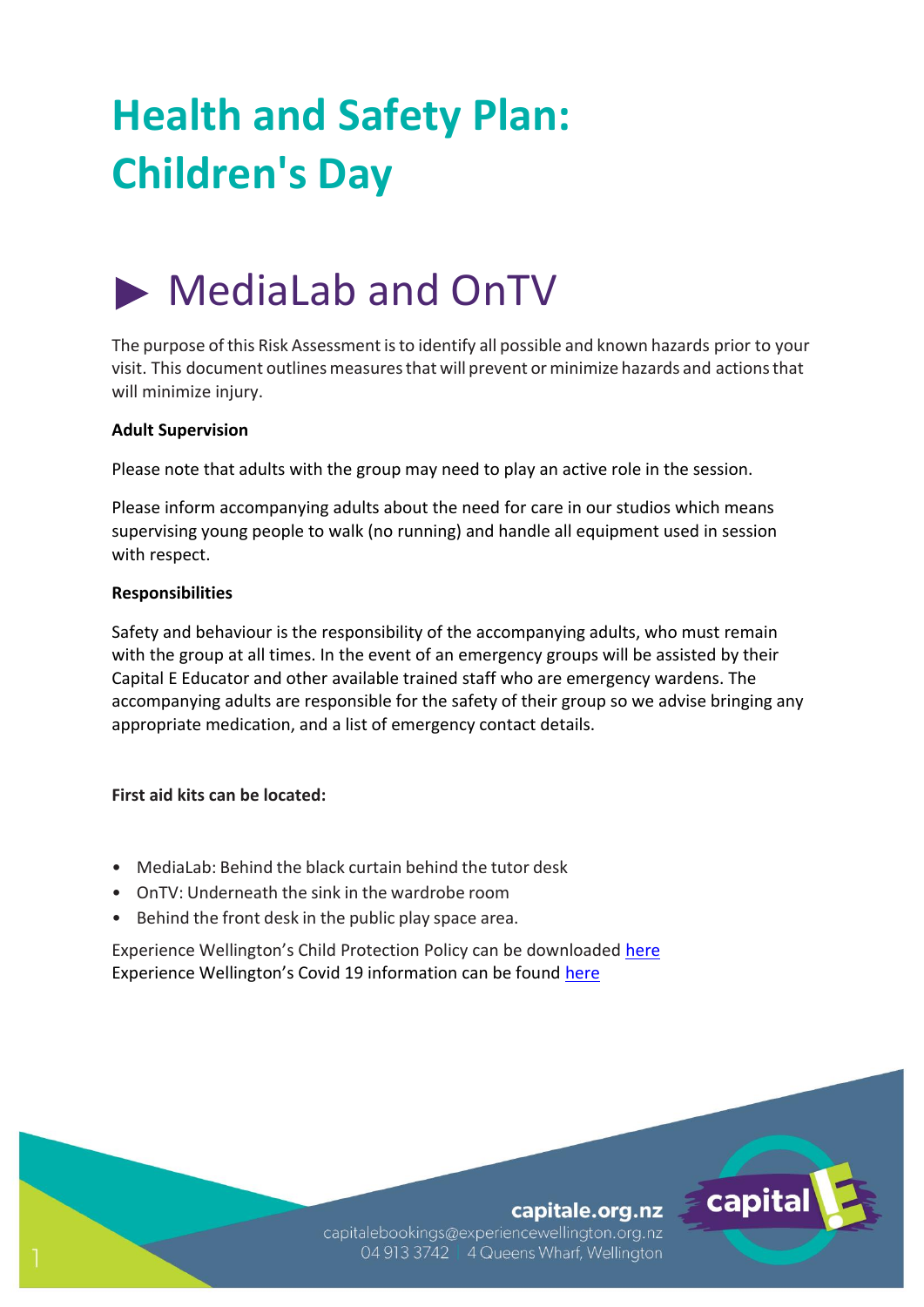### **Known Possible Hazards**

| <b>Hazard identification</b>                                  | <b>Prevention and minimization</b>                                                                                                                                                                                                                                                                                                  | <b>Action</b>                                                                                                                                                                                   |
|---------------------------------------------------------------|-------------------------------------------------------------------------------------------------------------------------------------------------------------------------------------------------------------------------------------------------------------------------------------------------------------------------------------|-------------------------------------------------------------------------------------------------------------------------------------------------------------------------------------------------|
| <b>Electrical shocks</b>                                      | All cables are positioned behind<br>desks or as high as possible. Those<br>on the floor, walls and ceiling are<br>taped to the surface. All electrical<br>equipment has rules of use and is<br>regularly maintained and has passed<br>electrical compliance checks.                                                                 | Call 111 and advise Capital E staff<br>member. Do not touch person but<br>stay with them. Manage the rest of<br>the group.                                                                      |
| <b>Equipment falling</b><br>over, or tripping on<br>equipment | All cables and cords are taped down<br>or out of the way.                                                                                                                                                                                                                                                                           | Advise Capital E team member.<br>Minor injuries will be treated by<br>Capital E First aid certified staff<br>member. For major injuries 111 will<br>be called.                                  |
| Slipping on wet floor                                         | Wet floor signs will be put up,<br>groups will be notified of any known<br>wet areas when they are on site.                                                                                                                                                                                                                         | Advise Capital E staff member and<br>administer first aid.                                                                                                                                      |
| Going to the toilet,<br>leaving the<br>MediaLab/OnTV area     | Young people must notify an<br>adult or Capital E team<br>member that they are leaving<br>MediaLab or OnTV.                                                                                                                                                                                                                         | Adults must know where the<br>young people are at all times.                                                                                                                                    |
| <b>Stranger Danger</b>                                        | No unauthorized members of the<br>public will be in MediaLab/OnTV,<br>however, the Capital E play space is<br>open to the public. The<br>accompanying adults are<br>responsible for the overall safety of<br>their group. Young people are to<br>inform an adult or Capital E staff if<br>they need to leave MediaLab/OnTV<br>area. | Capital E staff must be notified as<br>soon as absence is noted. Initial<br>search of the area will take place<br>before calling the police.<br>Accompanying adults are to<br>manage the group. |
| <b>Stairs</b>                                                 | Capital E accepted behaviour<br>should be discussed with the young<br>people before they arrive. This<br>includes, no running, inside voices<br>and listening to the Capital E<br>instructor.                                                                                                                                       | Minor injuries will be treated by<br>Capital E First aid certified staff<br>member. For major injuries 111<br>will be called.                                                                   |

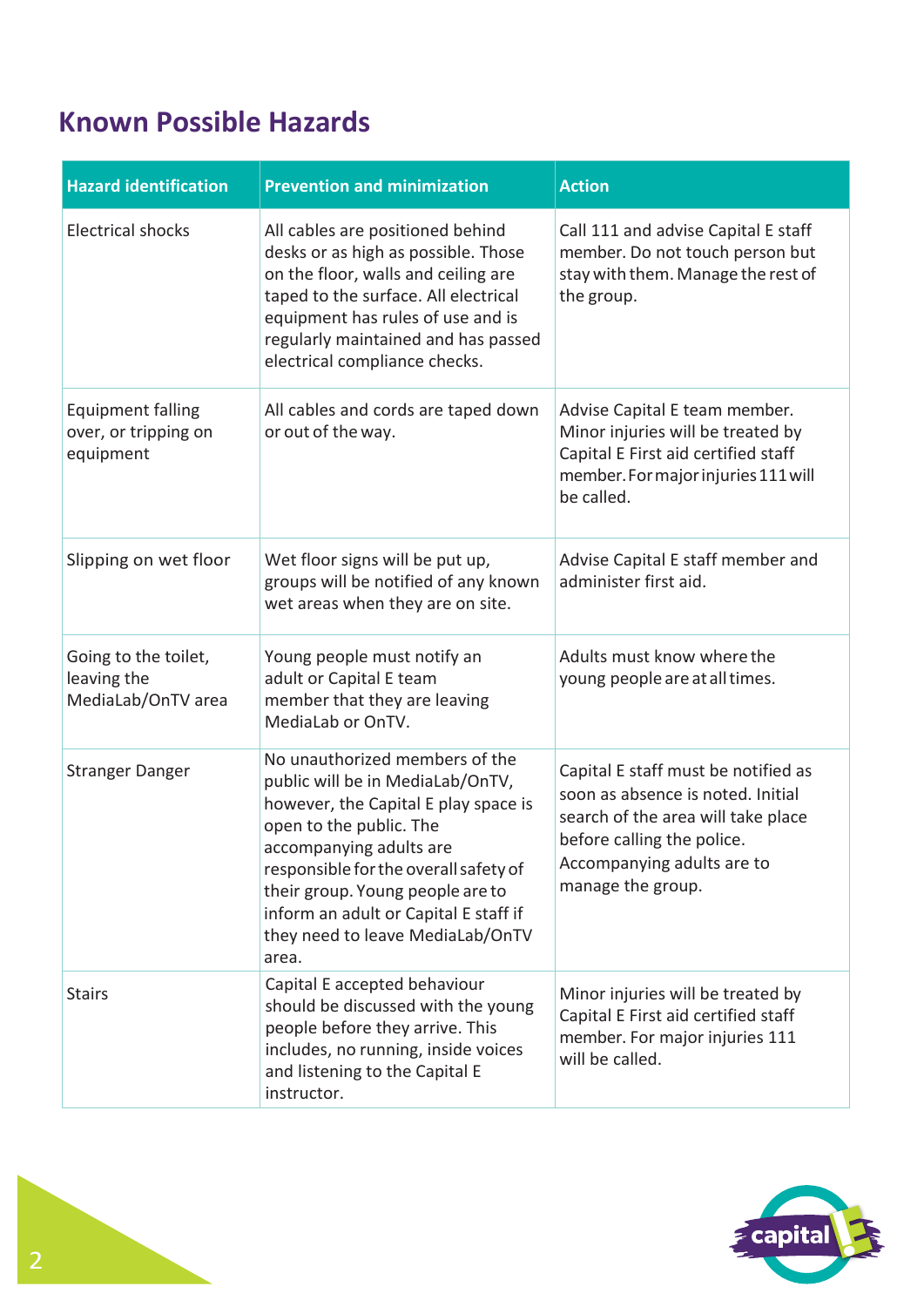### **Student Specific Ailments**

Blank spaces are provided for you to complete before your visit.

| <b>Hazard identification</b> | <b>Prevention and minimization</b>                                                                                                                                               | <b>Action</b>                                  |
|------------------------------|----------------------------------------------------------------------------------------------------------------------------------------------------------------------------------|------------------------------------------------|
| Specific ailments            | Individual medical needs are to be<br>disclosed to Capital E prior to the<br>visit. The accompanying adults are<br>responsible for the specific medical<br>needs of their group. | Accompanying adults to<br>monitor their group. |

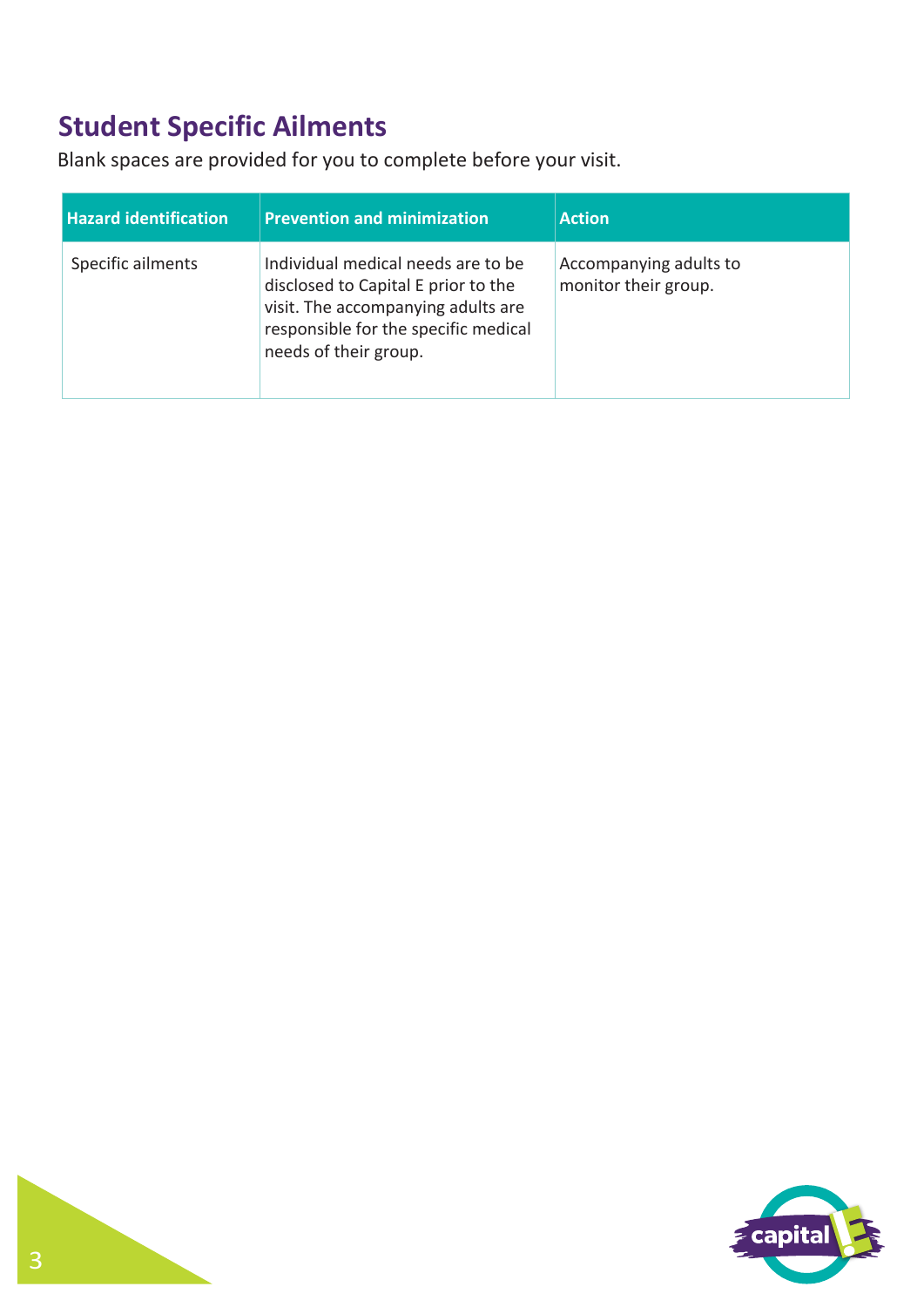### **Possible Hazards**

| <b>Hazard</b><br>identification  | <b>Prevention and minimization</b>                                                                                                                                                                                                                             | <b>Action</b>                                                                                                                                                                                                            |
|----------------------------------|----------------------------------------------------------------------------------------------------------------------------------------------------------------------------------------------------------------------------------------------------------------|--------------------------------------------------------------------------------------------------------------------------------------------------------------------------------------------------------------------------|
| Earthquakes                      | In an earthquake 'Drop, Cover,<br>Hold'.<br>'Long and Strong - get Gone' applies<br>if earthquakes last more than a<br>minute or make it hard to stand up,<br>these are signs to evacuate to higher<br>ground immediately.                                     | Follow instructions of the educator or<br>warden.<br>All young people and adults immediately<br>drop, cover and hold where they are.<br>Once safe to do so immediately evacuate<br>your group to your planned safe zone. |
| Tsunami                          | The 'Long and Strong - get Gone'<br>procedure applies at Capital E. A<br>tsunami map can be found here.<br>Accompanying adults are to make<br>themselves aware of the nearest Civil<br>Defence community emergency hub<br>locations before visiting Capital E. | Follow the instructions of the<br>educator or warden.<br>Once safe to do so, immediately<br>evacuate your group to your planned<br>safe zone. Everyone should leave all<br>belongings behind when evacuating.            |
| Fire                             | Note your nearest exit in OnTV<br>and MediaLab; please note your<br>nearest exit may be behind you.                                                                                                                                                            | Follow the Capital E team members lead<br>and walk from the building.<br>Assemble on Queens Wharf.                                                                                                                       |
| Evacuation<br>of the<br>building | Note your nearest exit in OnTV and<br>MediaLab; please note your nearest<br>exit may be behind you.<br>Assemble on Queens Wharf.                                                                                                                               | Follow the Capital E team members lead<br>and walk from the building. Evacuate<br>down the stairs and out the emergency<br>exit onto Queens Wharf if it is safe to do<br>SO.                                             |

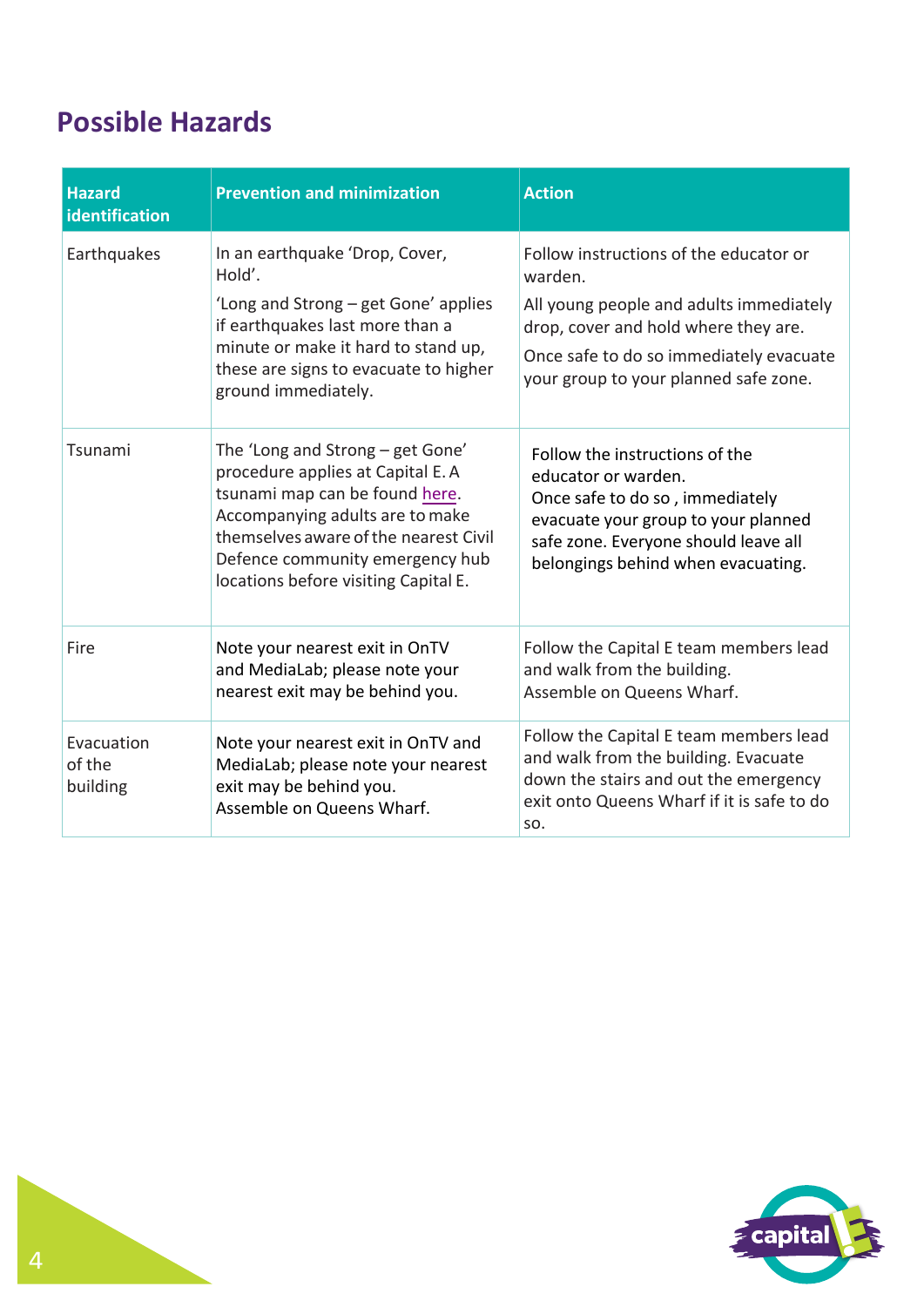| COVID-19 | Practice essential hygiene<br>precautions such as regular<br>hand-washing and use of hand                                                                                                                                                                                                                                                                                           | Use good hygiene practices.<br>Speak to Capital E instructor. |
|----------|-------------------------------------------------------------------------------------------------------------------------------------------------------------------------------------------------------------------------------------------------------------------------------------------------------------------------------------------------------------------------------------|---------------------------------------------------------------|
|          | sanitizer.                                                                                                                                                                                                                                                                                                                                                                          | If you are feeling unwell or have                             |
|          | Hand sanitizer is available in all<br>public and teaching spaces.<br>All hard surfaces are cleaned<br>regularly.<br>Any staff travelling to high-risk<br>countries or live with people who<br>have travelled to high-risk countries,<br>will be placed on a 14 day stand<br>down.<br>Any staff with cold or flu-like<br>symptoms will be stood down until<br>they are symptom-free. | flu like symptoms please do not<br>attend your session.       |